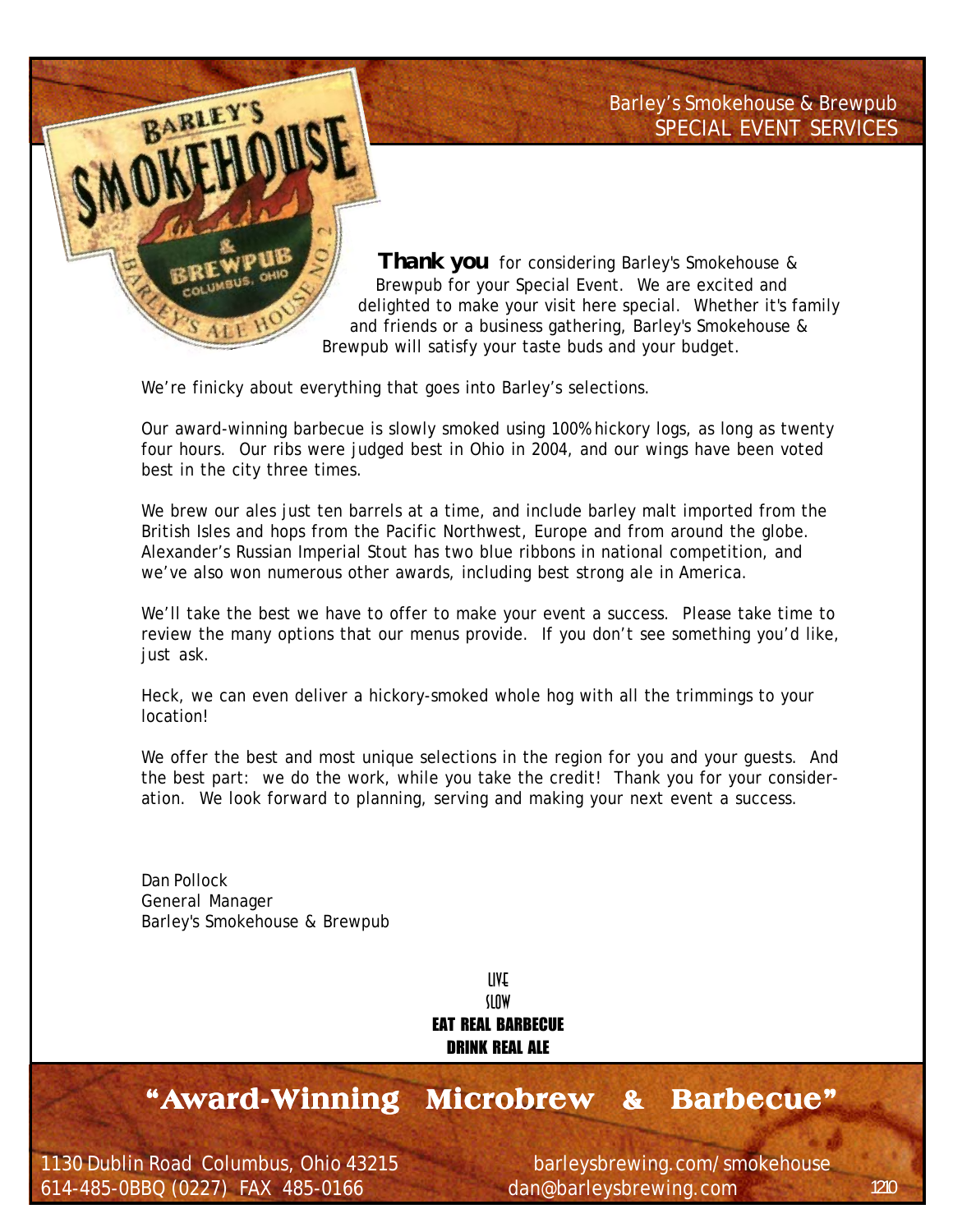

## Smokehouse Appetizer Displays

Choose among these options to fill out your starter table with a tasty assortment. Selections will feed 25-30 guests

### Fresh Fruit Display *-* 39.95

Vegetable Display *-* 39.95 with Ranch dip Assorted Cheeses *-* 42.95 with cracker basket

### Smokehouse BBQ Chips

*-* 24.95

with Ranch dip

Saratoga Chips *-* 24.95

with Ranch dip Crisp Fried Tortilla Chips *-* 19.95

with fresh house-made salsa

## BBQ Carving Station

Add a carving station to your appetizer party for fresh smoked mini-sandwiches sliced to order. Enough for one per guest - 50. carving fee

Texas Smoked Beef Brisket Certified Angus beef brisket carved tableside  *- 4. per person*

## Smokehouse Starters Centerpiece

Pick and choose among these tempting appetizers as a start to your larger event, or as a stand-alone offering. Selections are priced per guest

### Chilled Pale Ale Shrimp

*-* 3.95 served with zesty cocktail sauce

Mildred's Sauerkraut Balls *-* 1.25 served with our creamy chipotle sauce

Mini Pulled Pork or Chicken Sandwiches *-* 2.40

Chipotle Hummus with Pita Points *-* 2.25

Smokehouse Meatballs *-* 2.25

Barley's Smokehouse Award-Winning Grilled Wings *-* 2.25

Barley's Ale-Marinated Chicken Tenders *-* 2.50

Whole Smoked Pork Shoulder The most tender pork you can imagine  *- 3. per person*

Hickory-Smoked Turkey Smoked turkey breast carved tableside  *- 4. per person*

## SMokehouse Starters Menu

## Barbecue Sauces

We make all our barbecue sauces inhouse from scratch. For those offerings that include barbecue sauce, choose one.

Kansas City tomato-based sweet **Texas Smokedip tangy** Gates of Hell Hot full flavored Buffalo Honey Chipotle Jerk

## **DESSEBIS**

Desserts made fresh in our kitchen complete your private affair in style. Add for just 3. per person.

Chef Oscar's Famous Bread Pudding

House-baked Chocolate Chip Cookie Sandwich

Barley's Chocolate Stout **Mousse** 

Tasty Bites Dessert Tray

Fresh-baked Cookies & Brownies Platter

*Please note that all prices are subject to an 18% service charge and applicable Ohio State sales tax.*

**"Award-Winning Microbrew & Barbecue"**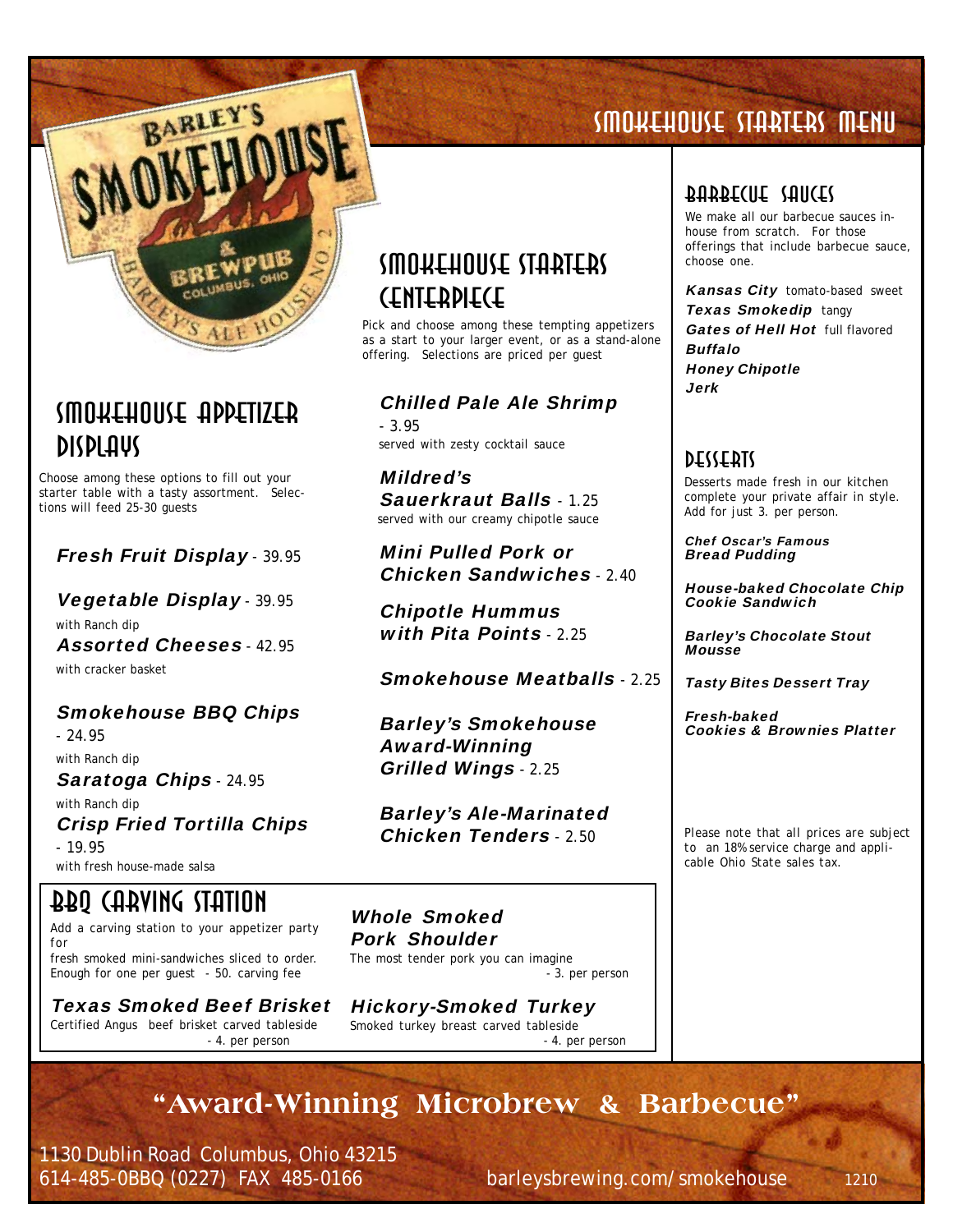

## Barley's Banquet Buffet includes...

your choice of two housemade side offerings and coffee, iced tea and lemonade.

Barley's Smokehouse Two Entree Buffet *-* 13.95

#### Barley's Smokehouse Three Entree Buffet *-* 16.95

*Please note that all prices are subject to an 18% service charge and applicable Ohio State sales tax.*

Substitute for one of your entree choices:

#### Award-Winning Smokehouse Ribs

Add 3. per person

A quarter rack of our famous ribs, dryrubbed and slow-smoked over hickory logs for 6-7 hours. First place award at the 2004 Ohio BBQ Championship. Choice of St Louis or Baby Back

### Flat Iron Steak

Add 3. per person An eight ounce cut grilled to medium for that great taste of the outdoors.

## Smokehouse Entree Meat Selections

Select from our famous barbecue selections, or other great entrees, carefully selected by our Chef to complement our award-winning ales, brewed fresh on premise.

'House Hickory-Smoked Quarter-Chicken

Ohio! North Carolina Pulled Pork

Kansas City Pulled Chicken

Texas Beef Brisket

Hunter Pale Ale Chicken **Breast** 

Asian Tuna Steak

### Smoked Turkey Breast

### Hand-Carved Roast Beef

## BBQ Carving Station

Add a carving station for fresh barbecue served in the room. Substitute for one, both or all three of your entree choices. - 50. carving fee

#### Texas Smoked Beef Brisket

Certified Angus beef brisket carved tableside

*- Add 2. per person*

#### Smoked Whole Pork **Shoulder**

The most tender pork you can imagine *- Add 1. per person*

Hickory-Smoked Turkey

Smoked turkey breast carved tableside *- Add 2. per person*

## Banquet Buffet Menu

### Side Offerings

Choose from among these tantalizing offerings to go with your meat selections.

Bourbon Baked Beans

Horseradish Smashed Spuds

Creamy Mac & Cheese

Low Country Coleslaw

Chef's Choice Veggie of the Day

Oven Roasted Potatoes

### Salad Options Granny Salad - 3.50

Side Salad - 2.50

### **DESSERTS**

Desserts made fresh in our kitchen complete your private affair in style. Add for just 2. per person.

Barley's Famous Bread Pudding

House-baked Chocolate Chip Cookie Sandwich

Barley's Chocolate Stout Mousse

Tasty Bites Dessert Tray

Fresh-baked Cookies & Brownies Platter

## **BEAEBUCE**l

Your guests get their choice of these beverages at no additional charge.

Iced Tea Coffee

Ask about other choices, including soft drinks, Barley's award-winning ales, or full bar service with bartender.

## **"Award-Winning Microbrew & Barbecue"**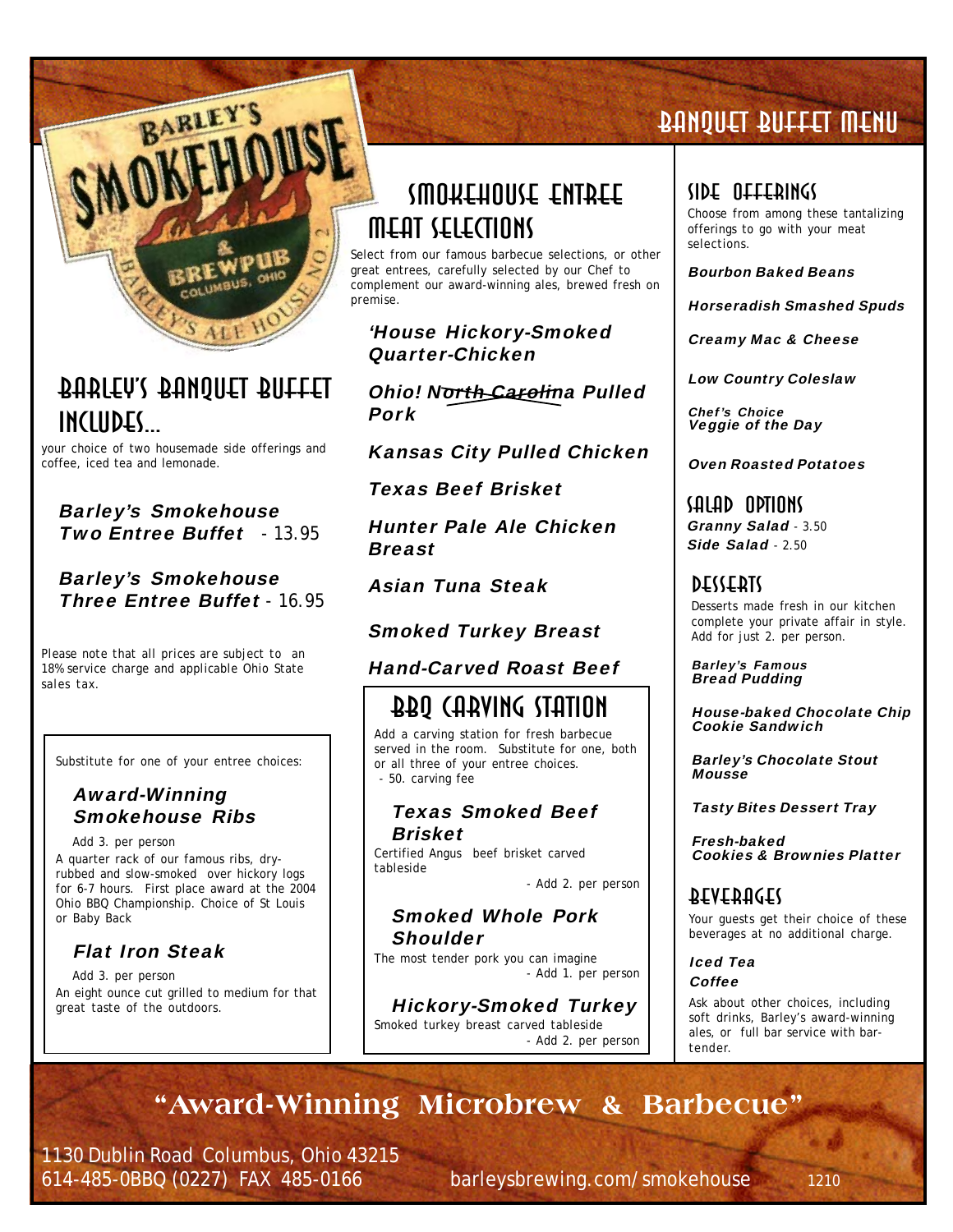

## Barley's Plated Banquet includes...

your choice of two housemade side offerings and coffee or ice tea.

Your guests select ahead of time from two choices you've made for them. We'll have place cards ready, for a convenient, relaxed party for you and your guests.

*Please note that all prices are subject to an 18% service charge and applicable Ohio State sales tax.*

#### Smokehouse Barbecue Combo Plate

Can't decide, or you've got some big eaters? Choose two and your guests will get both on their plates - 14.

Your choice of two: 1/4 rack Smokehouse Ribs Quarter Hickory-Smoked Chicken Asian Tuna Steak Sliced Smoked Beef Brisket

## Smokehouse Entree Selections

Select from our famous barbecue selections, or other great entrees, carefully selected by our Chef to complement our award-winning ales, brewed fresh on premise.

### Smokehouse Ribs

A half-rack dry-rubbed and slow-smoked over hickory - 14. Choice of St Louis or Baby Back

#### Smokehouse Hickory-Smoked Half Chicken - 12

### Asian Tuna Steak

Glazed with soy ginger dressing - 14.

### Sliced Smoked Beef Brisket

Slow-smoked certified Angus beef - 13.

### "Boy, Oh Boy, BBQ!" Platter

Pulled pork, chicken and chopped beef mini sandwiches - 9.

### Hunter Pale Ale Chicken

with rich Pale Ale mushroom sauce - 12.

Flat Iron Steak

Juicy flat iron-cut beef - 16.

### Barley's BBQ Meatloaf

House recipe meatloaf with your choice of Kansas City BBQ sauce or pan gravy - 11.

#### Honey Chipotle Pork Chops

Perfectly grilled pork chops glazed with Honey Chipotle BBQ sauce - 14.

## Plated Banquet Menu

#### Side Offerings

Choose from among these tantalizing offerings to go with your meat selections.

Bourbon Baked Beans

HorseradishSmashed Spuds

Low Country Coleslaw

Chef's Choice Veggie of the Day

#### Oven Roasted Potatoes

Creamy Mac & Cheese

## Salad Options

Granny Salad - 3.50 Side Salad - 2.50

### **DESSEBIS**

Desserts made fresh in our kitchen complete your private affair in style. Add for just 3. per person.

Barley's Famous Bread Pudding

House-baked Chocolate Chip Cookie Sandwich

Barley's Chocolate Stout **Mousse** 

Tasty Bites Dessert Tray

Fresh-baked Cookies & Brownies Platter

## **"Award-Winning Microbrew & Barbecue"**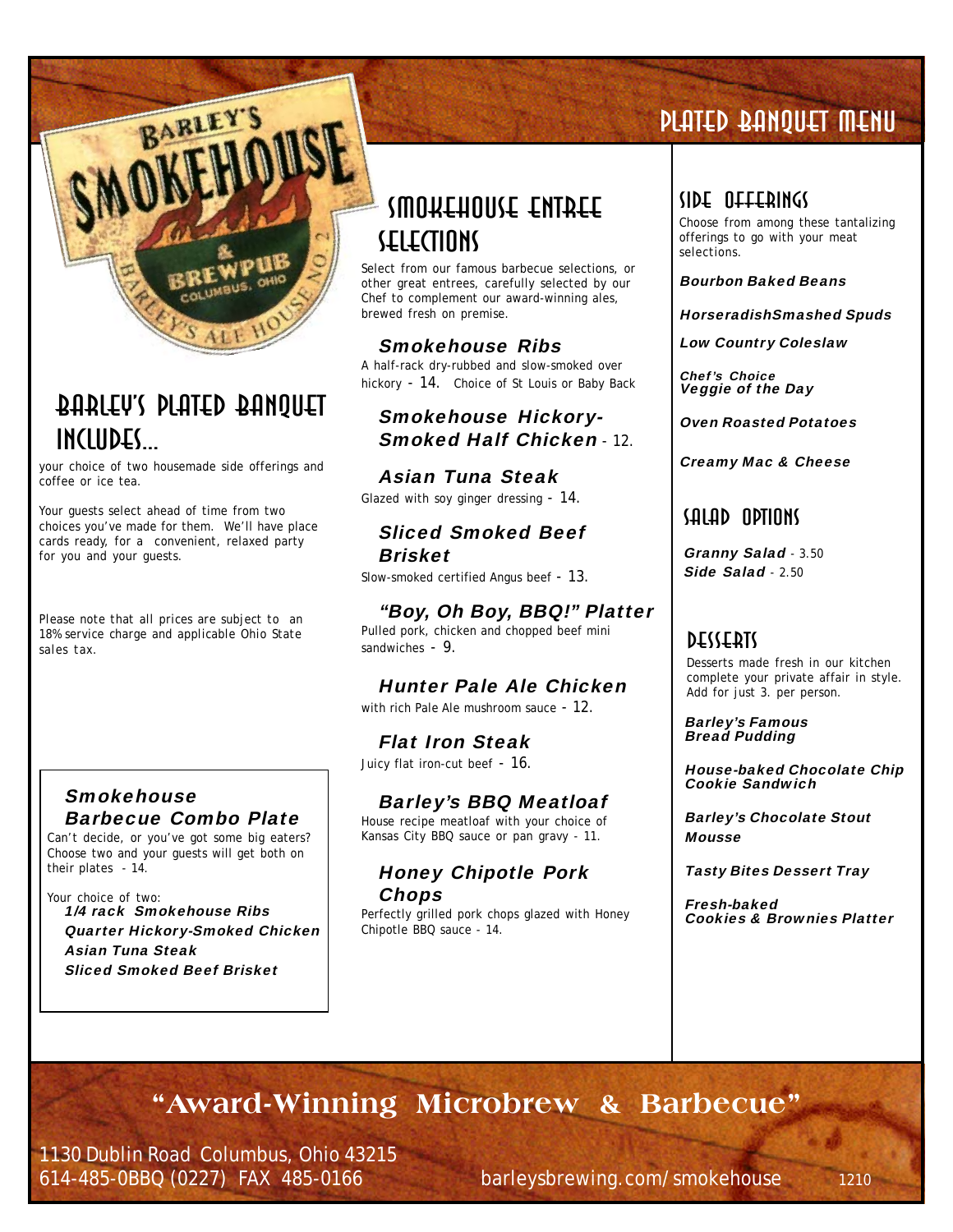

## high off the hog buffet includes...

-Hickory-smoked whole hog -Three side offerings

We can provide you with this spectacular display at the Smokehouse, or we will deliver and set up in your back yard, office or anywhere you want (up to 40 mile round trip)

12.95 per person (100 person minimum)

#### Additional Meat Offerings

Ask to add any meat to complement your whole hog centerpiece.

Hickory-Smoked Quarter Chicken Texas Beef Brisket Kansas City Pulled Chicken Award-Winning Smokehouse Ribs



## hickory-smoked whole 11 UC (feeds 100)

Absolutely the finest quality Ohio-raised hog is hand-selected by our farmer, who insists on raising his hogs with grain that is free of pesticides and growth hormones.

Our farmer regularly picks up our spent grain from our brewing operations to use as feed for his livestock, due to its high natural source of protein. Using our natural ingredients without waste is a fine example of the circle of life. Grain that we import from the British Isles ends up as a treat for Ohio livestock.

(We keep the beer that's made in between!)

Uniquely, we skin the hog and dry-rub the hog with seasonings and spices before smoking with hickory logs for up to 24 hours. The result is deep penetration of hickory flavor, while at the same time rendering out the fat.

We promise, the result is the finest smoked pork you've ever had.

Order our Whole Hog and you'll know you're living High Off the Hog.

Paired with Barley's award-winning hand-crafted ales, you're livin' large, my friend. You're livin' large.

#### Full Service

For the ultimate in elegance, we will serve your entire event, including full bar setup with bartender.

We will be pleased to provide pricing for your specific needs. Just ask!

*Please note that all prices are subject to an 18% service charge and applicable Ohio State sales tax.*

## HIGH OFF THE HOG Menu

#### Side Offerings

Choose from among these tantalizing offerings to go with your meat selections.

Bourbon Baked Beans

Horseradish Smashed Spuds

Oven Roasted Potatoes

Creamy Mac and Cheese

Low Country Coleslaw

Chef's Choice Veggie of the Day

### Salad Options

Granny Salad - 3.00 per person House Salad - 2.50 per person

### **DESSERIS**

Desserts made fresh in our kitchen complete your private affair in style.

Barley's Famous Bread Pudding

with Bourbon sauce full sheet (30 servings) - 59.95

Barley's Pineapple Upside-Down Cake full sheet (30 servings) - 49.95

Fresh-baked Cookies & Brownies

full sheet brownies and four dozen cookies (30 servings) - 49.95

Ask about other choices, including soft drinks, Barley's award-winning ales, or full bar service with bartender.

## **"Award-Winning Microbrew & Barbecue"**